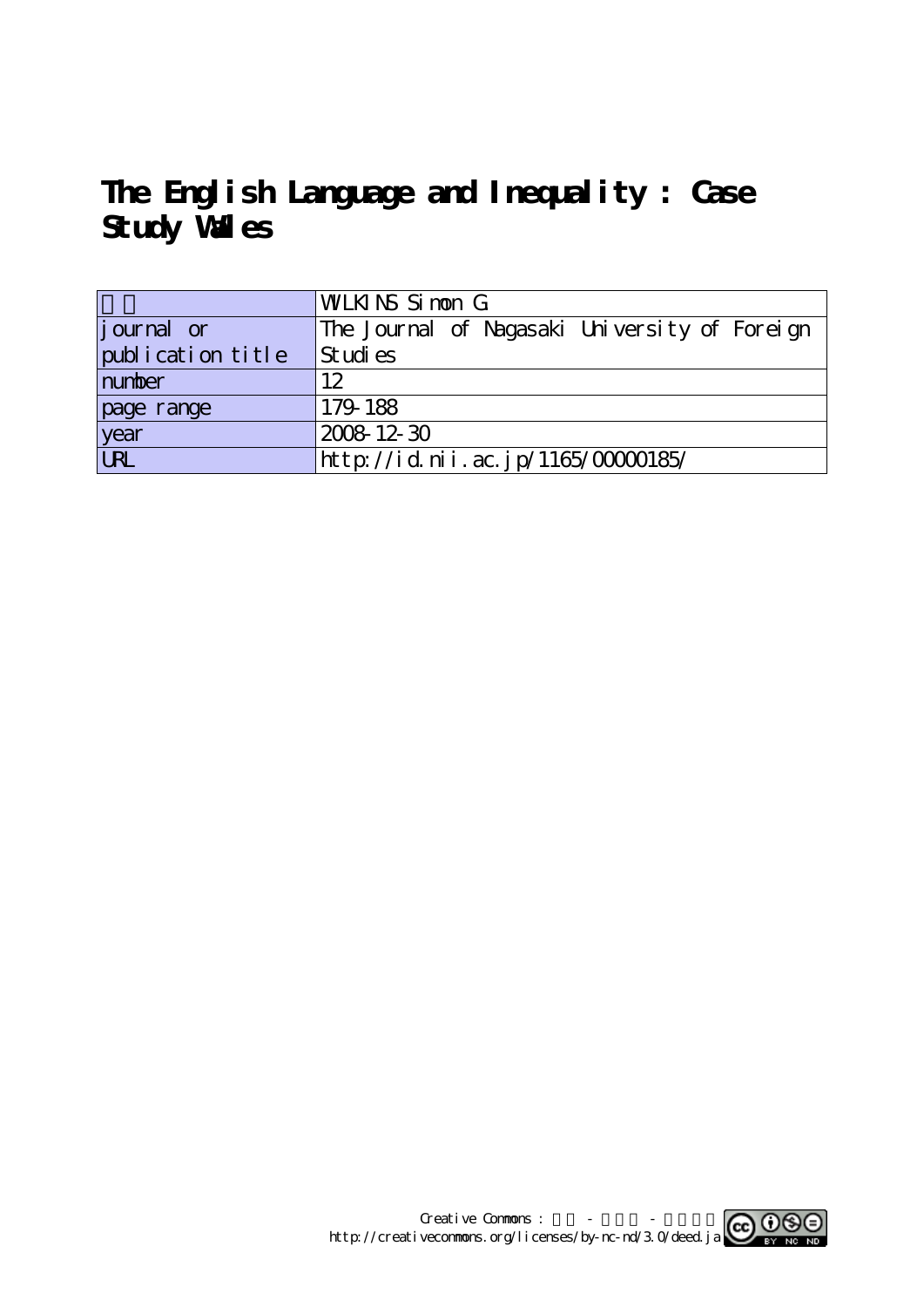## **The English Language and Inequality: Case Study Wales**

## Simon G. WILKINS

There are a number of important implications concerning the global spread of English. English has become both a global and local language in many parts of the world. This raises a number of questions in the classroom in regards to standardization and intelligibility as well as contested notions of native and nonnative speakers. In this paper particularly will be a focus upon forms of resistance to and appropriation of English. Jim Tollefson (2000) points out that the role of English often confronts us with a paradox: "at a time when English is widely seen as a key to the economic success of nations and the economic well-being of individuals, the spread of English also contributes to significant social, political, and economic inequalities." By using Wales as a case study I aim to discuss in what ways and in what contexts this paradox may be true and what implications this has for English teachers.

Firstly a history of Wales, the Welsh language and English in Wales to the present day provides a useful discussion point for Phillipson's (1992) and Kachru's (1983) core and periphery and inner, outer and expanding models of English use. It could be argued that Wales has experienced identification with each of Phillipson's and Karchu's countries or circles of language use and the discussion will exemplify this and its implications. This history, as well as a present day discussion of English and Welsh in Wales also offers much insight into the many paradigms of English use, from a colonial celebration and imperialism to Tsuda's "linguistic ecology" (1994). This leads on to a discussion of how the case of Wales may exemplify the implications of English and bilingualism on the rest of the world: the positives and negatives of pluralism or monolingualism; language rights; the implications of global Englishes and hopefully some conclusions on how we might best address these issues. This will lead to a final discussion of the pedagogical role of English, particularly in regards to English language classrooms as a microcosm of the larger world and how the case study of Wales can help to formulise individual approaches to EFL teaching.

Wales has a population of just under three million people and the Welsh language has been spoken there for over 1,600 years. Welsh and its ancestor "Brythoneg", or "Britannic", was the language spoken over most of the territory of Britain before English even existed as a concept either culturally or linguistically. Today however Welsh, as a an administrative language is confined solely to the 21,000 sq.km of land that constitutes the nation of Wales and spoken by just 20.8% of the population according to the last census in 2001. Its general decline has been referred to as "a catastrophic collapse" (Nettle and Romaine 2000), particularly from the end of the nineteenth century to the 1970s. At the same time however, it should be noted that just 10 years earlier in 1991, census data showed numbers of Welsh speakers at just 18.7%; meaning that percentage of speakers had risen within that ten year period. More interesting was the fact that the percentage of people able to speak Welsh in children aged between 5-15 years had grown to 40.8% (Census of Population 2001). Currently a quarter of Wales's primary schools are Welsh medium schools with Welsh a compulsory part of the curriculum up to the age of 16 in all Welsh schools. There are Welsh language television channels, both on radio and television and Welsh literature is flourishing (Gruffudd 1998). It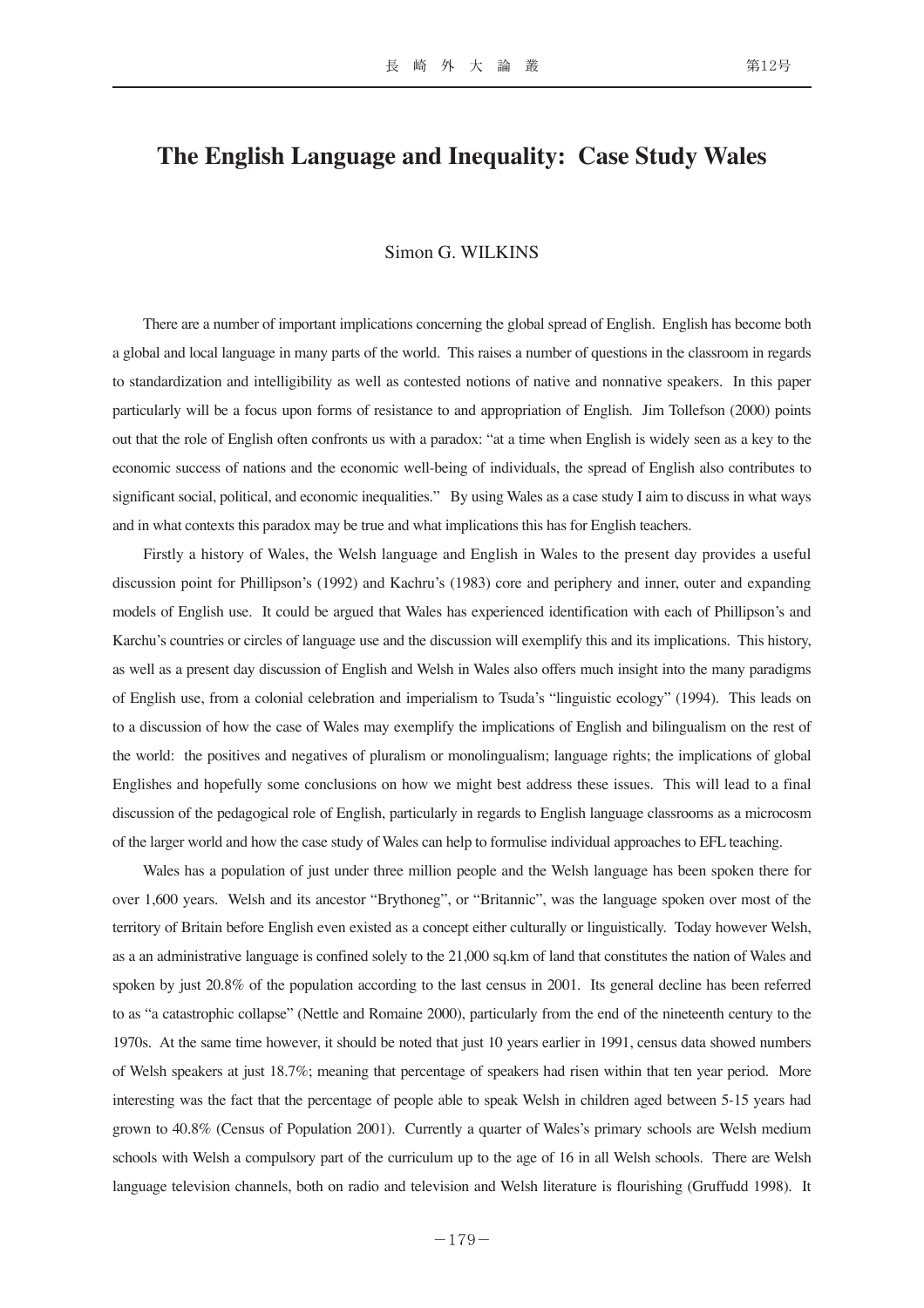is this story of Welsh and the policies behind it that will be discussed here, particularly the ideology and reaction to bilingualism in Wales. It should be noted that the last set of data available in regards to Welsh-only speakers indicated that just 0.8% of the population spoke solely in Welsh; 99.2% of the population was also able to speak English to a degree that they would consider themselves "native speakers", what Brutt-Griffler et al (2001) describe as "one who learns the language in what is often called its 'natural environment'". In fact, Wales lays squarely within Phillipson' s "core" English speaking countries and Karachu's "inner circle" whereby English is used "in major institutions, such as government, education and the media" (Tollefson 200). The main difference being that, by law, Welsh is also used in government and public administration. Contemporary Welsh policy is aimed towards a future of bilingualism and language equality between English and Welsh. In 2003, The Welsh Assembly Government unveiled its "National Action Plan for a Bilingual Wales" which purported to "set out in the clearest terms the strategy and the commitment of resources by which the goal of a bilingual Wales would be achieved". the success of these policies has interesting implications for the paradigms of English we encounter across the globe. The document also states "in constructing a national plan for a bilingual Wales, The Assembly Government recognizes that it is not a matter of starting from scratch". Legislation has already been introduced in Wales through respective UK governments that have provided a foundation for this bilingualism. This seems somewhat contradictory to Tsuda's "Diffusion-of-English Paradigm" and certainly that of Phillipson's belief that Britain particularly promotes and supports English through organizations such as the British Council. It seems that it has not always been entirely true that Britain has had a policy of "linguicism" in Wales, it is therefore necessary to analyse these UK policies as well as the historical context around them.

In an historical context there is certainly evidence of Skuttnabb-Kangas's (1998) "linguicism" in Wales, what she argues is a "linguistically argued racism" and what Phillipson has described as a "linguistic imperialism". There is much evidence that in Wales "the dominance of English is (has been) asserted and continuous reconstruction of structural and cultural inequalities between English and other languages". It is important that this historical context is now discussed. As has been mentioned Wales and Welsh existed before England in both a cultural and linguistic sense. Even as England developed linguistically and culturally, Wales remained entirely outside of the sphere of English. In his book "The Adventure of English" Melvyn Bragg (2003) notes "For the Celtic language so threatened by the hammering force of the German tribes was saved. In Wales, in Cornwall, in the north of Scotland, in Gaelic, it kept its integrity. That, too, is part of this adventure – there are both casualties and survivors as this hungry creature, English, demanded more and more subjects". The historical context also reveals however a gradual movement of Wales into Karachu's expanding circle, outer circle and its present position in the inner circle. It is perhaps more accurate however to trace this movement in terms of Phillipson's "core" and "periphery". Wales transferred into Phillipson's periphery in 1536 when the "Act of Union" meant "English was imposed in colonial times and then 'successfully transplanted' as an important language for intra-national communication (Tollefson). The act explicitly stated that English, not Welsh, was to be the official and administrative language of the country. Here England was exercising "major control over the economic and political fate" of Wales. As in Tollefson's example of the Phillipines English began to determine access to wealth and power, like the Phillipines in 1946, Wales became dominated by a relatively small group of wealthy families who controlled the political system in contrast to the Welsh speaking population underneath. England thus used language as a tool for subjugation, as Toffelson puts it "one mechanism for this continuing control is the use of English as a language of government, education, business, technology, and the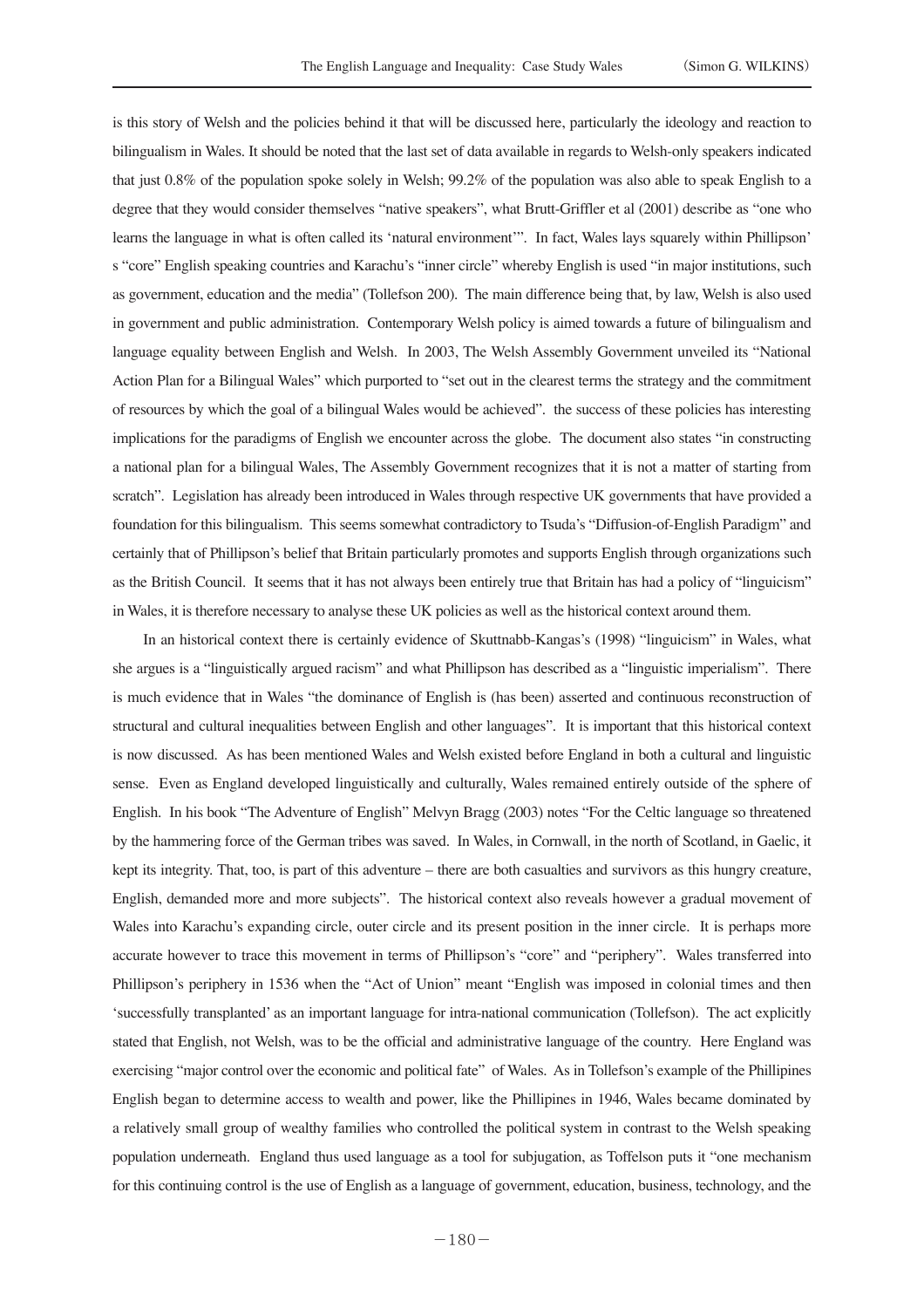media". At this stage however, Welsh was still able to flourish, below the constraints of administration, the general population functioned in Welsh – much like Phillipson's contemporary countries situated in the periphery. Generally speaking therefore, shifting to English generally offered no advantage to Welsh individuals and mirrors Garcia's belief (from Tollefson 2000) that "the social and political relationship between the minority and majority communities is the key factor" and that English is of no economic benefit "when the minority language is not viewed as a suspicious characteristic that must be eradicated".

In the case of Wales however, this situation changed in the nineteenth and twentieth centuries and Welsh did indeed become a "suspicious characteristic". Tollefson suggests that the "spread of English is justified in some settings as the key to economic equality and in other settings as the key to national unity". During the nineteenth century Wales became the hub of the industrial revolution (Davies 1993), its coalmines fuelled the expanding British Empire to such an extent that the Welsh city of Cardiff was host to the world's largest coal port. This was to have important consequences for language in Wales and policies of linguistic imperialism. Firstly, it led to a rise in Welsh national consciousness and identification with the Welsh language was a major component of this. Coupled with the translation and widespread production of the bible into Welsh, the language began to flourish and threatened to fracture "national unity" in Britain. For example, The Church of England was disestablished in Wales in 1914 and Welsh nationalist political parties began to grow in popularity with parties such as Plaid Cymru (the Party of Wales) being established, nationalist organizations like Cymru Fydd (Young Wales) in 1866 calling for Welsh independence. Wales and Welsh was now very much what Garcia describes as "a suspicious characteristic that must be eradicated" and this is mirrored in British language policy. When we consider the somewhat laissez-faire attitude to the Welsh language as a popular means of communication after the Act of Union, the language policies implemented from the 19th century onwards in Britain begin to reflect factors that may have consequences in the contemporary peripheral countries, specifically those that Karachu labels the "outer circle". It is these policies that will now be discussed.

It is the language policies of the late  $19<sup>th</sup>$  and  $20<sup>th</sup>$  centuries that led to the "catastrophic collapse" of the Welsh language, and it is this that perhaps has most direct consequences in the language policies of the contemporary world, whereby, as Garcia outlined, the social and political relationship between communities is changed. The first signs of linguicist policy in Wales came with the publication of the "Blue Books" in 1847. The Blue Books was a British government sanctioned report on the state of education in Wales, the report was conducted by three English, non-Welsh speaking Anglican commissioners who came to the conclusion"that the Welsh were ignorant, lazy and immoral", and that this "was caused by the Welsh language and nonconformity." As a result the report came to be known in Wales as "Brad y Llyfrau Gleision" (the treachery of the Blue Books). Welsh historian Kenneth O. Morgan, in his book "Wales in British Politics" claims that the report was "the Glencoe and the Amritsar of Welsh history" in relation to massacres by the British army in Scotland and India. There, was of course, no physical massacre, apart from that in a linguistic sense. Morgan also goes on to state however; "One of the inevitable results of the report was its effect on the nation's mind and psyche. It was at this time that ordinary Welsh people began to believe that they could only improve themselves socially through education and the ability to speak and communicate in English". The effect of this report was thus twofold: firstly, it led to a change in the laissez-faire attitude to the Welsh language from the British government, but also an important shift in Welsh public opinion as to the status of their native language and the importance of English. This mirrors what Auerbach (1993) describes as "practices which are unconsciously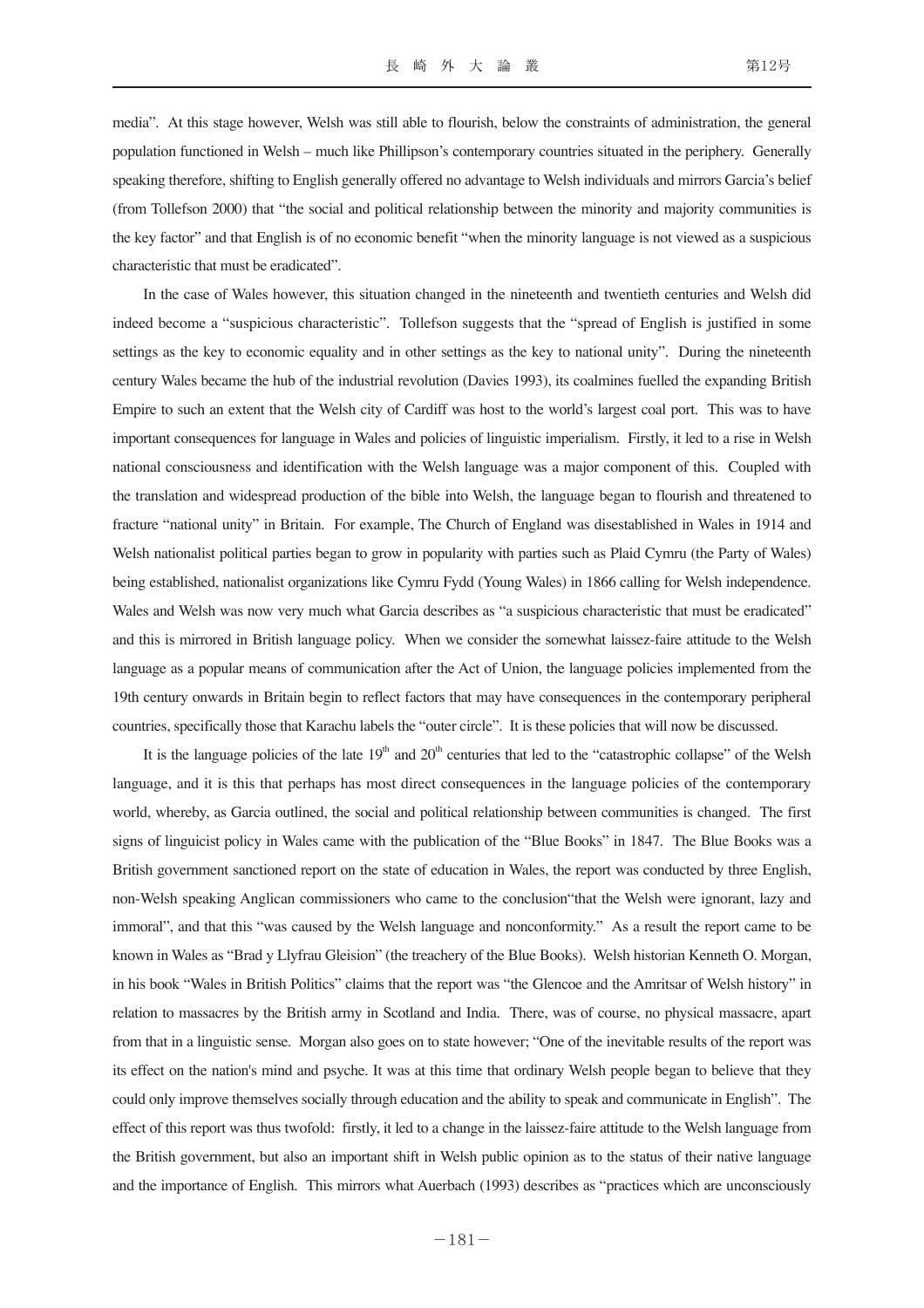accepted as the natural and inevitable way of doing things", which in fact may be "inherently political, serving to maintain the relative position of participants with respect to each other", what Fairclough (1989) calls "ideological power". Skutnabb-Kangas refers to this control as "linguicism", ideologies which "are used to legitimate, effectuate, and reproduce an unequal division of power and resources". The vast coal resources of Wales now became the fuel for the British Empire and did not benefit the Welsh themselves, who were very often paid in "truck" for their work in the mines, a system of payment whereby tokens were received instead of cash that could only be spent in the shops of the landowners who happened to be the MPs and Lords of the British government, who themselves were of English ancestry and the Anglican religion. The coercive nature that Fairclough outlines as one of the two manifestations of power and control came with the creation of the "Welsh Not". The Welsh Not was a piece of wood, inscribed with the letters WN, that was hung round the necks of children who spoke Welsh in some schools in the 19<sup>th</sup> century. The "not" was given to any child overheard speaking Welsh, and he would pass it to a different boy whom he overheard speaking Welsh. By the end of the week, the wearer of the not would be given a lashing. The idea of the not therefore was to discourage pupils from speaking Welsh, but also to instill in the children a notion of punishing each other for speaking Welsh in the process of handing the wood to another boy. English was considered the only suitable medium of instruction. This not was introduced as a direct result of the 1847 Parliamentary report into education in Wales.

These institutional pracitces continued into the  $20<sup>th</sup>$  century. In 1923 researcher D.J. Saer stated "bilingualism" confuses a person's thinking and works against achieveing a high level in either language". Saer had given IQ tests to 1,400 Welsh children, both monolingual English speakers and those who were described as Welsh-English bilinguals. He became convonced that bilingualism reduced a child's intelligence quotient by 10 points. However, "the flaws in Saer's study were not widely noted until much later. From our modern viewpoint, we can see that, among other other failings, he failed to take into account socioeconomic status (the bilingual children were from poor rural areas as compared to the monolingual city children), failed to test statistical significance, and gave IQ tests in English which was not the dominant language of the bilingual children" (Childs 2000). Saer's findings were acccepted as fact however and reinforced this "willing acquiesence" amongst the Welsh population, coupled with the coercian of the "Welsh Not". Following this report the decline in the number of Welsh speakers was swift and dramatic, as the following graph shows:



Source: Office for National Statistics and the National Assembly for Wales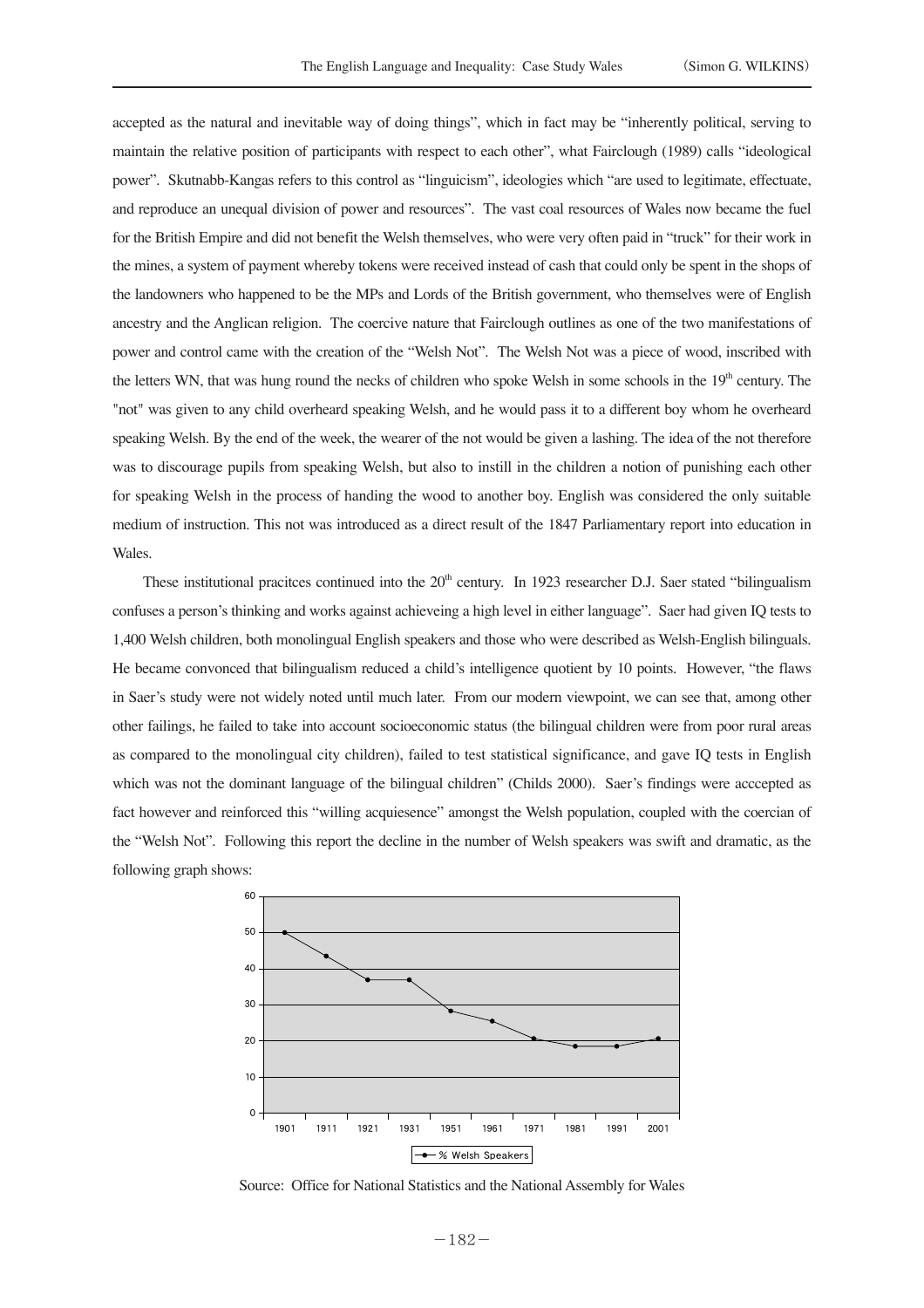1901 represents the first set of data whereby we can chart the physical decline of Welsh speakers, which at this time, had already dropped to just 50%. Intersting to note however, is that the data between 1991 and 2001 shows the first increase in the number of Welsh speakers, which will be discussed later.

What this historical context shows us with reference to modern global language discussions such as Phillipson' s is that the post-colonial countrys in his periphery may have very legitimate concerns concerning contemporary language policy. He argues that English has come to be a primary tool of postcolonial strategy: "whereas once Britannia ruled the waves, now it is English which rules them". Tollefson's example of Edna Velasco seems to mirror the ideology of power which also occurred in Wales, there is a danger therefore of a rapid destruction of indigenous languages around the world and political and economic exploitation as evidenced in the case-study of Wales. Despite its vast coal resources which has allowed Britain through empire to become one of the most successful and richest nations on earth, Wales remains one of the poorest regions of Europe. This is exemplified by Wales's qualification for Objective 1 funding from the European Union, funding that was available in the 1990s for regions where the Gross Domestic Product per head is less than 75% of the EU average. In an analysis of Tsuda's (1994) language paradigms, Wales it seems exemplifies perfectly his main concerns. In its historical context Wales has mirrored many of the characteristics of his diffusion-of-English paradigm: the spread of English was born of capitalism, science and technology and modernization at the start of the industrial revolution; it grew on the back of a policy of monolingualism and an ideology of globalization and internationalization represented in this case by British Empire building; and most importantly was the concept of linguistic, cultural and media imperialism. Language policy initiatives in Wales fitted onto Tsuda's continuum at the most extreme endpoint, they served to shift the political and educational ground towards an English lingua franca that maintained inequality. Of particular resonance to the current debate is the idea of ideological power that was so devastating in Wales. Tsuda perhaps has genuine concerns when he reads comments such as those of The Straits Times 2002 that claimed "Singapore's edge lies in English" or even those of his own compatriots such as Shoichi Kobayashi (1999) who claims "English can save Japan". Such "willing acquiescence" in Wales led to a destruction of native language and also the educational, political and economic control of the country to the British government.

Such conclusions ignore some very important parallels to modern Wales however: between 1991 and 2001 the numbers of Welsh speakers rose for the first time since the Blue Books; the Welsh Language Acts of 1967 and 1993 made it a legal obligation for public bodies to produce all literature and services in Welsh; in 1999 the Welsh Assembly opened, granting Wales political power it had not experienced since the Act of Union; Welsh-medium schooling, literature, TV and media is thriving; Wales is even home to what has been claimed as Europe's largest youth event, the "National Eisteddfod" a celebration of Welsh language and culture; and finally the Welsh government has pledged to make Wales completely bilingual through a clear "strategy and commitment of resources". Such a change in fortunes does not seem to echo Rassool's notion that "the complex, interconnected nature of the modern world suggests that continued appeal to the moral basis of universal rights may no longer have adequate credibility". If we look at Wales in a modern context the notion of universal linguistic rights is not too much of a dream and continues to have a very firm basis. In a more contemporary Welsh context, particularly in the 1960s, we can perhaps see many of the linguistic tensions evidenced globally by the works of linguists such as Tsuda in regards to English. From the 1960s there ceased to be an ideological power structure in Wales, whereby people accepted that English was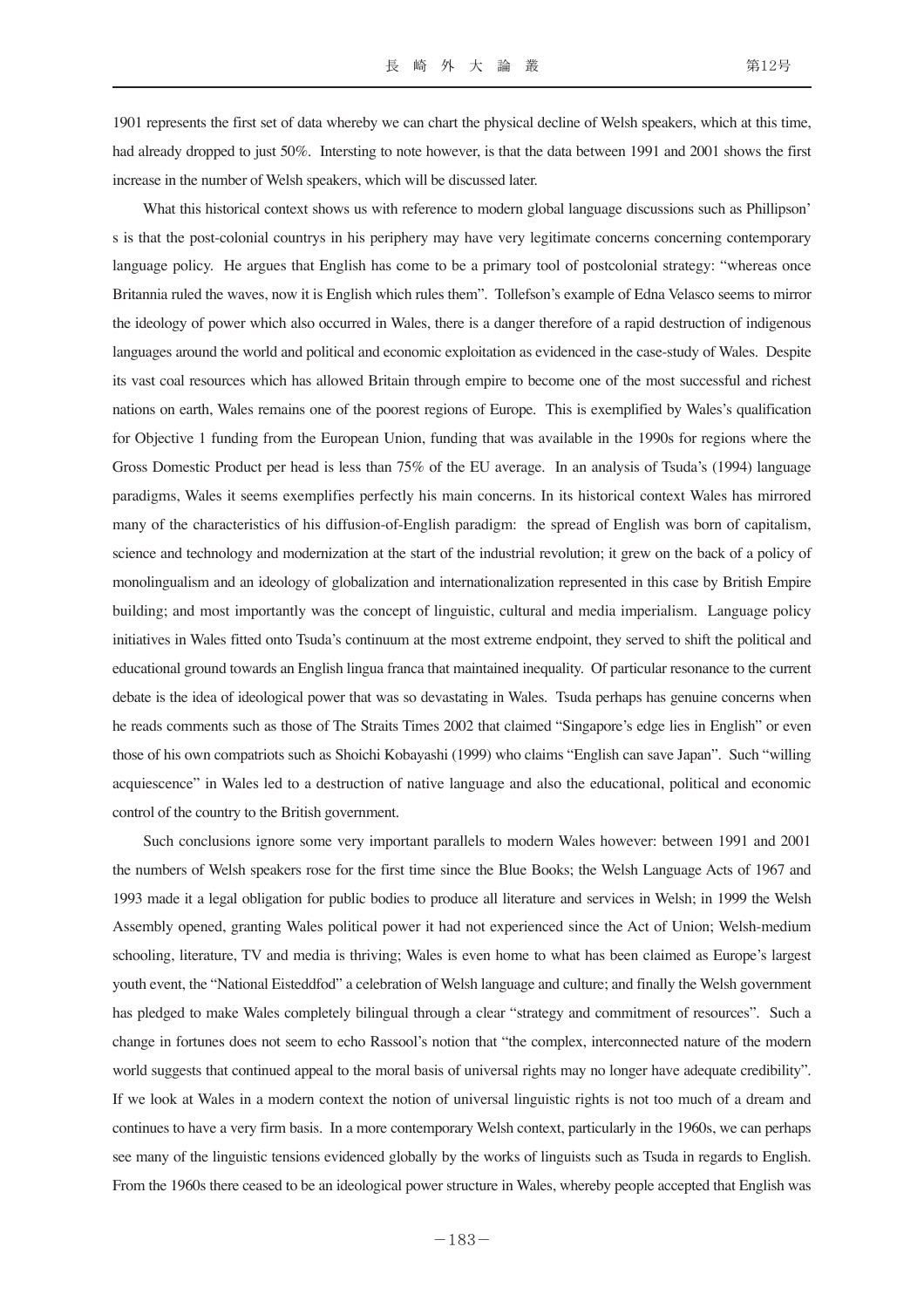a means of achieving success, instead a new doctrine has grown, that of bilingualism or pluralism in Wales. The birth of language-rights in Wales was perhaps heralded by protests in the 1970s. Welsh language activists had campaigned for a TV service in the language, which already had its own radio station, BBC Radio Cymru. This led to acts of civil disobedience, including refusals to pay the television licence, thereby running the risk of prosecution or even a prison sentence, and sit-ins in BBC and HTV studios. Some took more extreme measures, including attacking television transmitters in Welsh-speaking areas during a bombing campaign. In 1980, the former president of Plaid Cymru, Gwynfor Evans, threatened to go on hunger strike, if the Conservative government of Margaret Thatcher did not honour its commitment to provide a Welsh language TV service. Ultimately this led to the creation fo the television channel S4C which functions from a fixed annual grant from the UK Department for Culture, Media and Sport. Furthermore Welsh became a compulsory subject for all pupils in Wales at Key Stages 1, 2 and 3 (i.e. up to age 14) in 1990. In 1999, it became a compulsory subject at Key Stage 4. So now all pupils in mainstream schools in Wales study Welsh (either as a first or a second language) for 12 years, from the ages of 5 to 16. Some schools in Wales now teach solely through the medium of Welsh, as well as some bilingual schools, in any respect a Welsh child will either be taught mainly in Welsh, or learn Welsh as a second language. This signals a complete turn-around in both the Welsh public's opinion of Welsh and bilingualism, but also the British governments policy of monolingualism and linguistic imperialism that seems to contradict utterly Tsuda's notion that the diffusion-of-English paradigm is driven by Anglo-American monolingualism. It must therefore be questioned whether or not Tsuda's paradigm is at all relevant, particularly in regards to those countries that lay in Karachu's outer-circle, such as Japan.

Perhaps in Wales has been created a circle not apparent in Karachu's model however, a fourth circle of nations that are, or are becoming, bilingual. Indeed there is growing evidence that Britain itself is realizing the need for bilingualism. The British Council, which Phillipson points to as a tool for linguistic imperialism recently published an article entitled: *"Why global English may mean the end of 'English as a Foreign Language'*" (2006) and it's author David Graddol suggested that "monoglot English graduates face a bleak economic future as qualified multilingual youngsters from other countries are proving to have a competitive advantage over their British counterparts in global companies and organisations." This could weaken the relative strength of the English language in international education markets as demand for educational resources in other languages increases. The very success of English and it's position as "a more triumphant language than its rivals" (Phillipson, Skutnabb-Kangas 1996) has created a monoglot population in core countries, that Graddol suggests are becoming severely disadvantaged in the global market place and that other languages in countries where multilingualism has been better nurtured, partly in response to a necessity to learn English, will gain in dominance. Bilingualism has become a key policy in Welsh politics, economics and linguistic policy as outlined in the Welsh government's "National Action Plan for a Bilingual Wales". Which talks not only of the social importance of the language, but also its economic benefits. A recent report by the BBC (2006) entitled "Education in Welsh" and aimed at providing information for parents in Wales choosing the medium of language they wish their child to study in, states that "bilingualism can increase opportunities and choices". In rather stark contrast to D.J. Saer in 1923, the BBC report claims (based on "international research from the 1960's to today") that bilingualism gives children advantages in creative thinking; sensitivity, IQ and reading. Whilst its references are rather vague, this report at least points to a fundamental shift in opinions of bilingualism. It seems to be the case that where such opinions are apparent then an ideological power situation is impossible.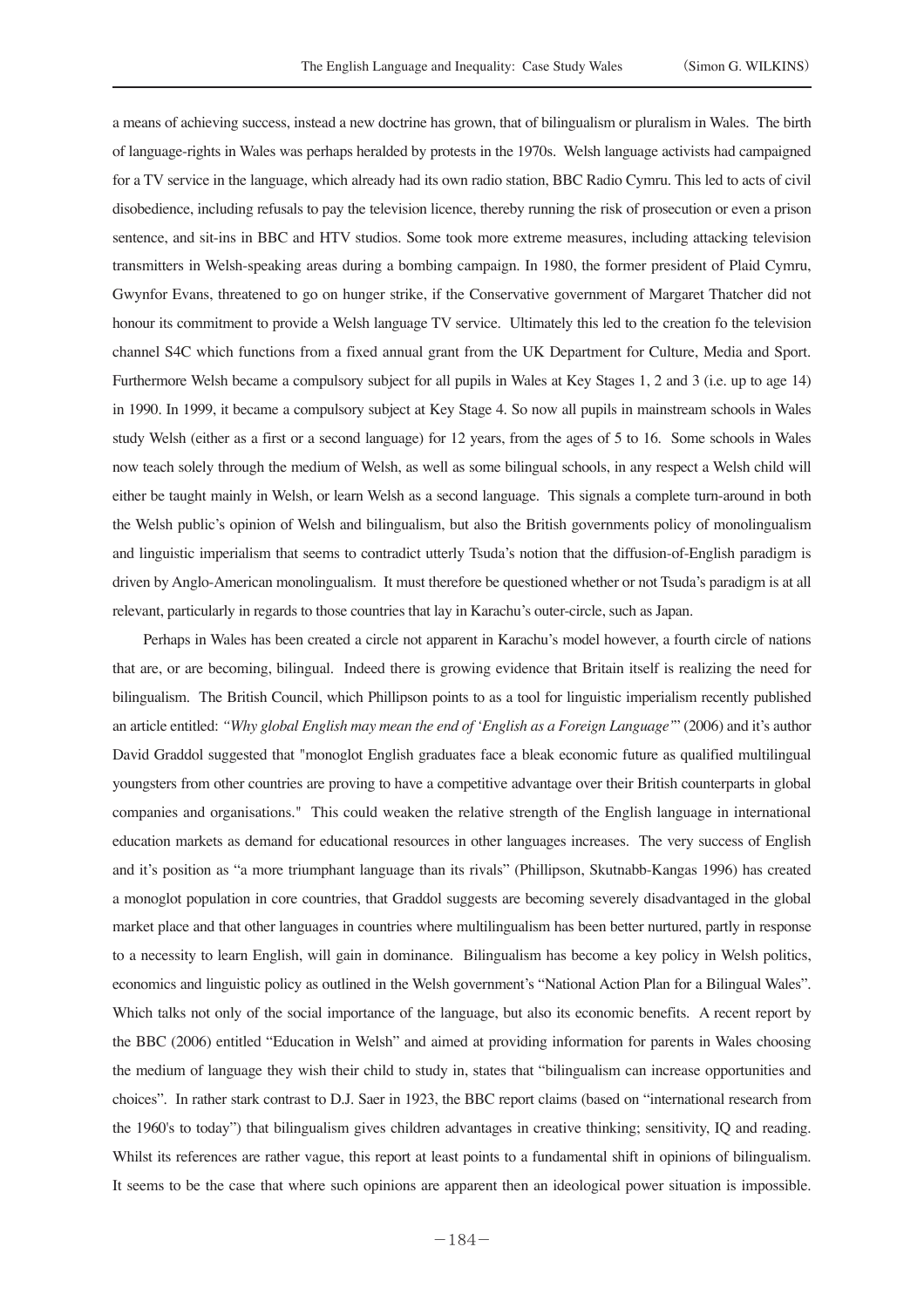Coercion alone is not conducive to maintaining linguistic imperialism and a policy of bilingualism without these ideological power relations is beneficial rather than negative and goes hand in hand with a future for language rights. In Wales bilingualism is not viewed negatively, the number of schools that teach solely through the medium of Welsh has grown from 44 to 52 in the last decade with a total of 8 new schools being constructed. The new emphasis on bilingualism in the workplaces as outlined in the National Action Plan for a Bilingual Wales with "funding for bodies who promote economic development" is increasing students' awareness of the value of bilingual education. The success of bilingualism in Wales means that English is becoming a compliment rather than a substitute for language choice and perhaps this notion is the key to language policy on the global scale. The spread of English need not exemplify an Anglo-American process of monolinguistic imperialism, but it may instead exemplify a bilingual strategic target "for stimulating political, economic and social reform" ((Kobayashi 1999).

In translating this case-study to the global scene however, it is important to remember both contexts of Welsh language policy: historical and contemporary. Despite the increasing success and support for bilingualism, Wales is till completely reliant on English as a fundamental part of its linguistic make-up and success. At first glance in Wales, it does appear that "English will be used for international and some intranational uses, while local languages will be put to local uses", but this is too simplistic. It condemns Welsh and other languages to a less significant role. Dua (1994) points out "in order to bring about the fundamental change in the complimentarity of English it is necessary to learn from the history of English". And indeed in the Welsh historical context "language is basically involved in class, power and knowledge". Kobayashi's view that that "we should create a new elite of civil servants who are highly proficient in English" dangerously echoes the "catastrophic collapse" of Welsh. An acceptance of bilingualism, conversely strengthens the global position of English, as English is invariably the "second langauge". This necessity for English perhaps undermines the case for bilingualism when we consider that with English comes these historical factors of class, power and knowledge. Despite the seeming change of linguistic policy in the United Kingdom, there is still an important debate concerning the language policies of the US whereby over the past ten years moves have been made to define English as the only offical language of the USA and to prevent the use of other languages and bilingual education. As the US is the current world economic power and what many may claim the leading player in contemporary linguistic imperialism, it is important to consider the pedagogical approach to English language.

As a teacher formulising my pedagogical approach to English language in Japan the whole range of questions raised by the Welsh case-study need to be accounted for and a consideration of how my classroom can reflect the multi-lingual world outside is essential. The discussions sourrounding the Welsh experince hopefully allow for some interesting conclusions. Auerbech (1993) argues that "commonly accepted everyday classroom practices, far from being neutral and natural, have ideological origins and consequences for realtions of power both inside and outside of the classroom". Wales's apparent success in bilingualism is haunted by the spectre of the historical linguistic imperialism in its background and with this in mind it is important to think about the implications of my teaching and the choices I make in the classroom as they may manifest themselves culturally and politically in Japan. One possible answer for this problem is perhaps redefining the ownership of English, so that it no longer necessarily a tool for linguistic imperialism, but rather a domestic instrument for language education. Karchu and Nelson (1996) suggest that "The concept of monolithic English as the exponent of culture and communication in all-English-using countries has been a convenient working fiction that is now becoming harder and harder to maintain. What we have now in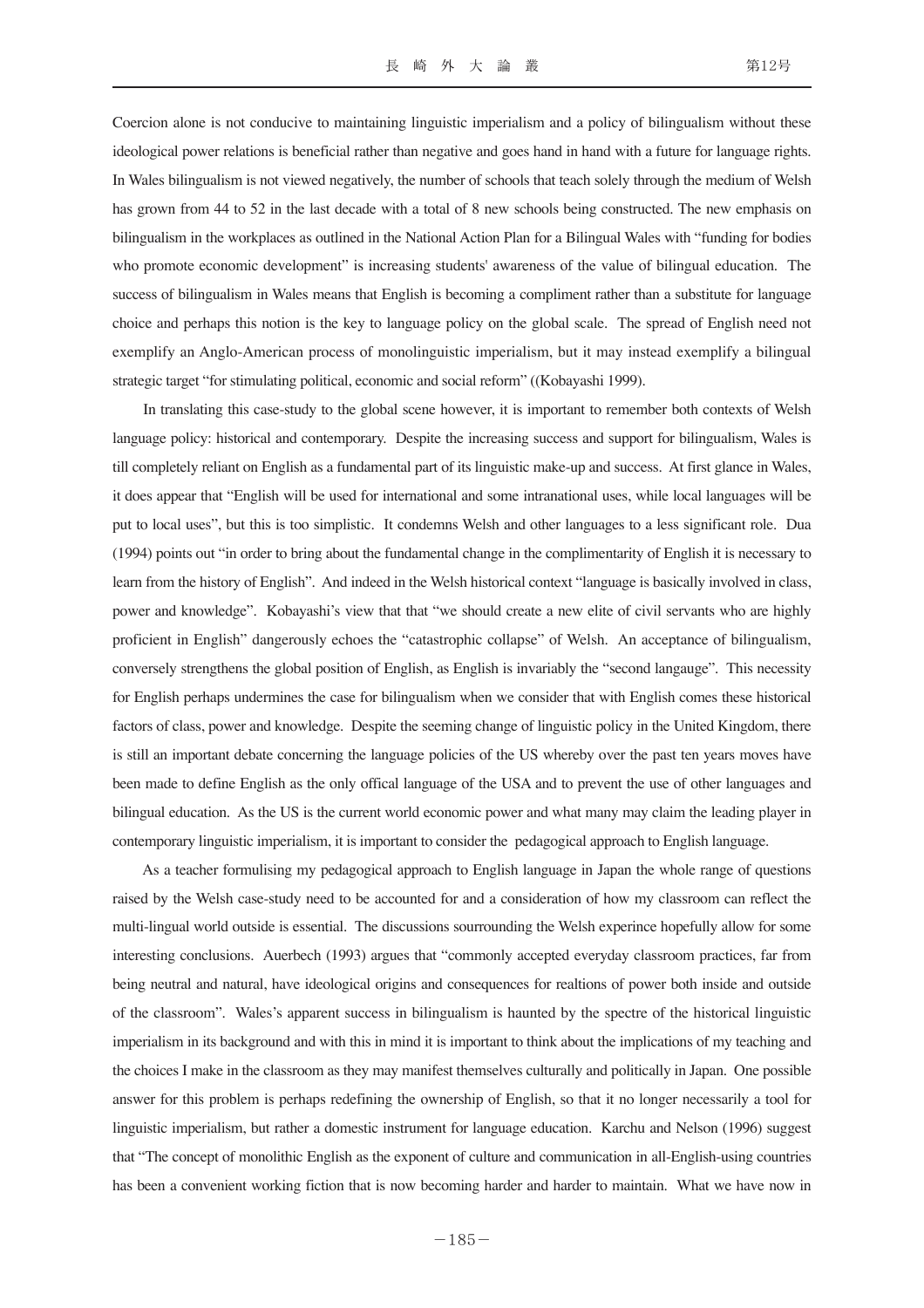reality is "English languages and English literatures". This concept paves the way for culturally and politically neutral acquisition of English – in Japan, students can learn through a context of Japanese English. The concept of a "native speaker" suggests English taught through the context of "native countries": "one who learns the language in what is often called its 'natural environment'" and with this comes political and cultural implications. If we disregard this concept of the "native speaker", these implications are overcome. With this however, comes the linguistic equality of "non-native" English on an international scale whereby "nonnative speaker's right to linguistic peculiarities" (Ammon 2000) are not acknowledged. This is exemplified further by Tollefson's case-study concerning Edna Velasco whereby "her fluency in English does not lead to equal treatment as an ESL teacher in the US", it seems in that case that we are back to square one. In reality therefore, the future of linguistic policy lies with us as EFL educators, the native speakers who are already in the field. As Auerbech states classrooms have ideological consequences outside of the classroom, as educators we can therefore shape these ideological consequences keeping in mind the lessons learned from case studies such as that in Wales. Transferring the ownership of English from an Anglo-American perspective, to a global one; reinforcing the importance of bilingualism and pluralism, by ourselves ensuring bilingual skills and competence in both the L1 and L2 languages of our students. This bilingualism will allow us as Lowenburg argues to "be able to distinguish deficiencies in the second language acquisition of English by these speakers (errors) from varietal differences in the speakers' usage resulting from having learned such non-native norms". We can develop an assessment procedure whereby we consider nonnative rather than native speaker norms as part of the student's learning. At the same time however, we will need to address the concern of mutual intelligibility and this ties in with our role as teachers and a change in the ownership of English into a global language. As English has done since its birth, and perhaps what has lead to much of its success and longetivity, is its ability to adapt to situation and experiences and evolve into something new and even more useable with an increasing vocabulary as it comes into contact with different languages. Many world Englishes already enjoy popular appeal and understanding: Grace Nichols and her "Fat, black women's poetry" with its Afro-Carribean English is on the reading list for the National Curriculum in English in UK schools as too is Liz Lochead's poetry written in Scots English. In the case of Wales, what is often rather jokingly referred to as "Wenglish" is found in the much celebrated work of Dylan Thomas, particularly in his play "Under Milk Wood". Thomas never spoke Welsh himself but much of his work drew from Wenglish which mirrors Welsh grammatical styles and vocabulary. Wales's Wenglish has allowed the nation to feel an ownership of English peculiar to itself, and it is this sense of ownership that has given the self-confidence needed to develop a positive approach to bilingualism. Each of the global Englishes outlined above hold popular appeal and this belies the claim that a myriad of Englishes create a mutual intelligibility. As global educators it is our job to influence this evolution of English into that of a global language owned equally by everyone who uses it, drawing from all world Englishes, within a context of bilingualism whereby indigenous languages and Englishes continue to thrive in compliment.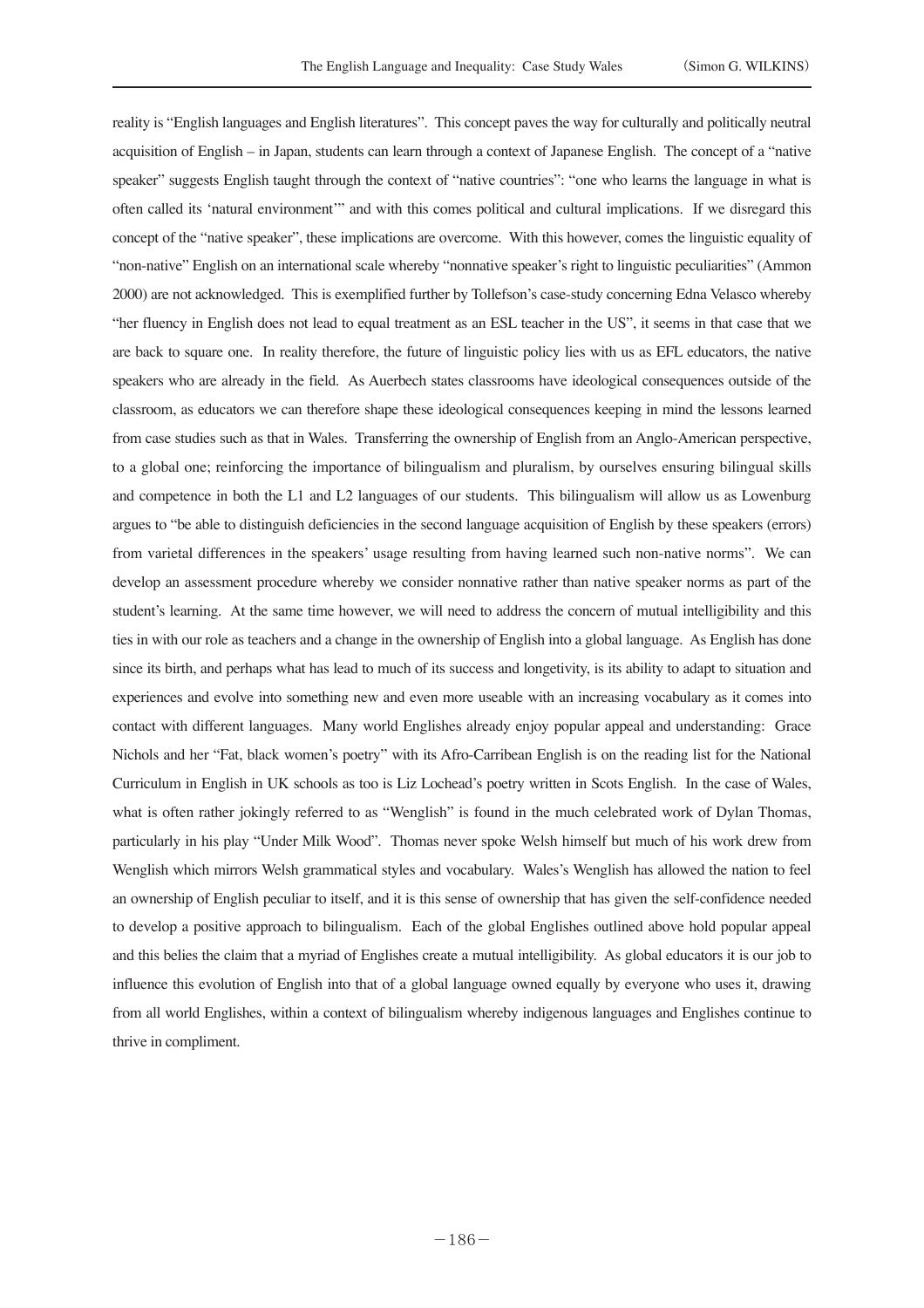## **References:**

Ammon, U. (2000) Towards more fairness in international English: Linguistic rights of non-native speakers? In R. Phillipson (Ed) *Rights to Language: Equity, power and education.* Mahwah, NJ: Lawrence Erlbaum.

Auerbach, E. (1993) Reexamining English Only in the ESL classroom. *TESOL Quarterly*, 27(1), 9-32.

BBC Wales – The School Gate, Education in Wales: http://www.bbc.co.uk/wales/schoolgate/aboutschool/content/2inwelsh.shtml Bragg, Melvyn, 2003, *The Adventure of English,* Sceptre.

Brutt-Griffler, J. and Samimy K. (2001) Transcending the nativeness paradigm. *World Englishes*, 20(1) 99-106

Childs, 2000, *Welsh Experiences of Bilingualism*, The Japan Times.

Davies, J. 1993, *Hanes Cymru*, Allen Lane.

Graddol, D. 2006, Why Global English may mean the end of 'English as a Foreign Langauge'. *English Next*. British Council.

Gruffudd, Heini, 1998, *Beginner's Welsh*, Hippocrene Books.

Hywel Teifi Edwards, 'Y Gymraeg yn y bedwaredd ganrif ar bymtheg', in Geraint H. Jenkins, gol., *Cof cenedl: ysgrifau ar hanes Cymru, II* (Llandysul, 1987), 119-51.

Kachru, B and C. Nelson (1996) World Englishes. In S. McKay and N. Hornberger (Eds), *Sociolinguistics and Language Teaching*. Cambridge: Cambridge University Press.

Lowenberg, P. (2000)Assessing English proficiency in the global context: The significance of non-native norms. In Ho Wa Kam and C Ward (Eds) *Language in the global context: Implications for language classrooms*. Singapore: SEAMEO RELC, Anthology Series 41.

Morgan, Kenneth, 1992, *Wales in British Politics*, University of Wales Press.

Office for National Statistics. 2001, '*Welsh speakers in Wales*' The National Assembly for Wales.

Phillipson, R. 1994, English language spread policy. *International Journal of the Sociology of Language*, 107, pp7-24